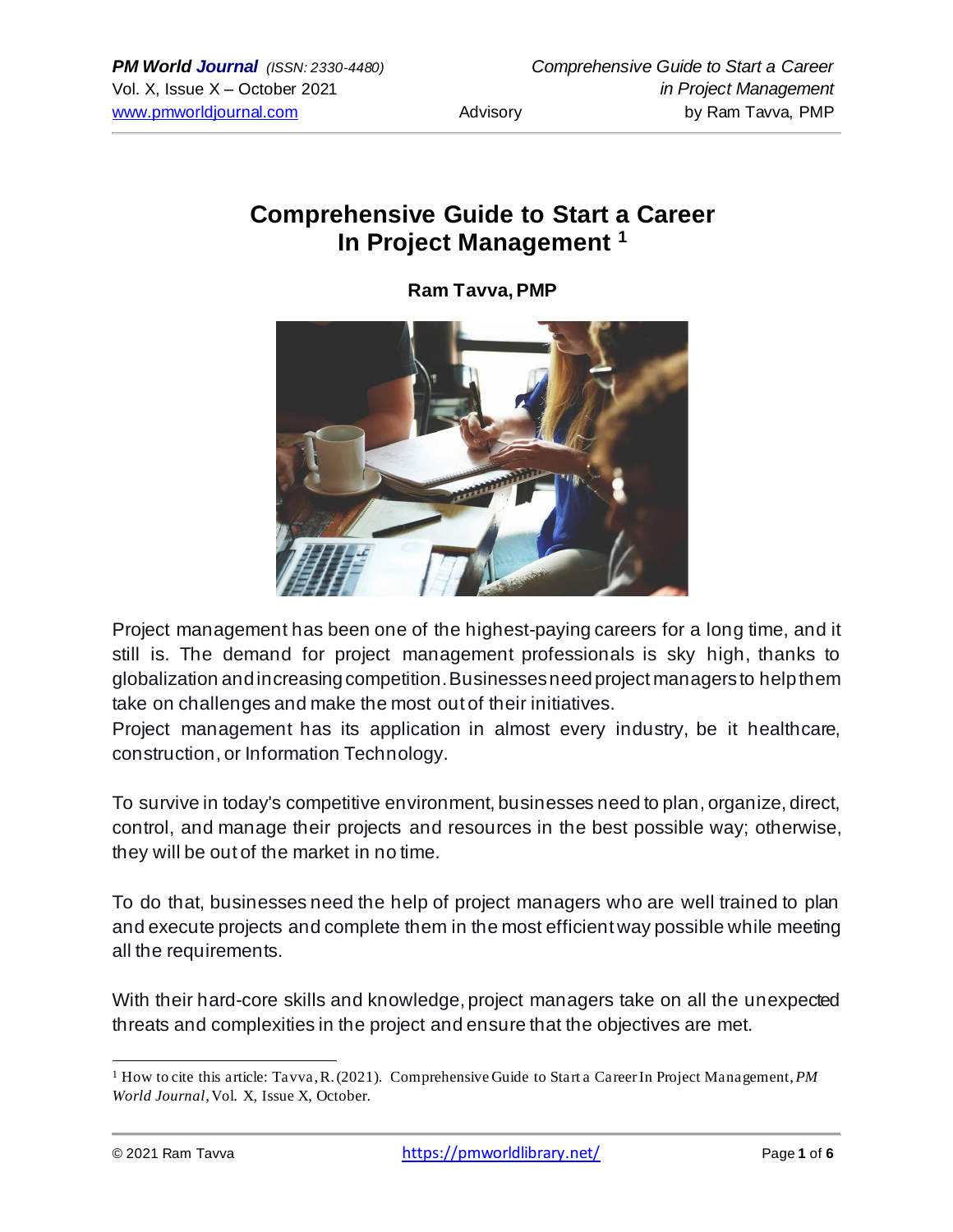If you are planning to make a career in Project management, then this article will help you understand-

- What is project management?
- Why is it important?
- What does a project manager do?
- How to become a Project manager?
- Future prospects of project management and much more!

## What is project management?

In simple words, Project management refers to the use of specific skills, tools, and techniques to execute an initiative. The development of new software to improve business processes, expanding business to a new city or country, construction of a building - everything is a project.

Project management is not anything new to this world; it has always been there but practiced informally. It emerged as a discrete profession in the mid-20th century when a group of individuals from different industries like engineering, aerospace, pharmaceutical, and telecommunications realized that this fast-moving world needed new tools. At that time, there were many issues related to the scheduling of new initiatives and resource allocation. So, they decided to sit down and standardize the tools and processes to solve these issues. Hence the Project Management Institute (PMI) was born in 1969.

Fast forward to 2021; It is universally confessed that having project management knowledge can help achieve the organizational objectives efficiently. From streamlining the shift changes of nurses to improve patient response time, developing a new product, or allowing a government agency to make their services more economical.

## Why Is Project Management Important?

In a nutshell, it helps a business run more smoothly, eliminates distractions and unforeseen surprises, and allowing the employees and teams to focus on the work that matters. Project management empowers businesses to achieve objectives that actually fuel the business's bottom line while allowing employees to realize how their work contributes to the company's strategic goals.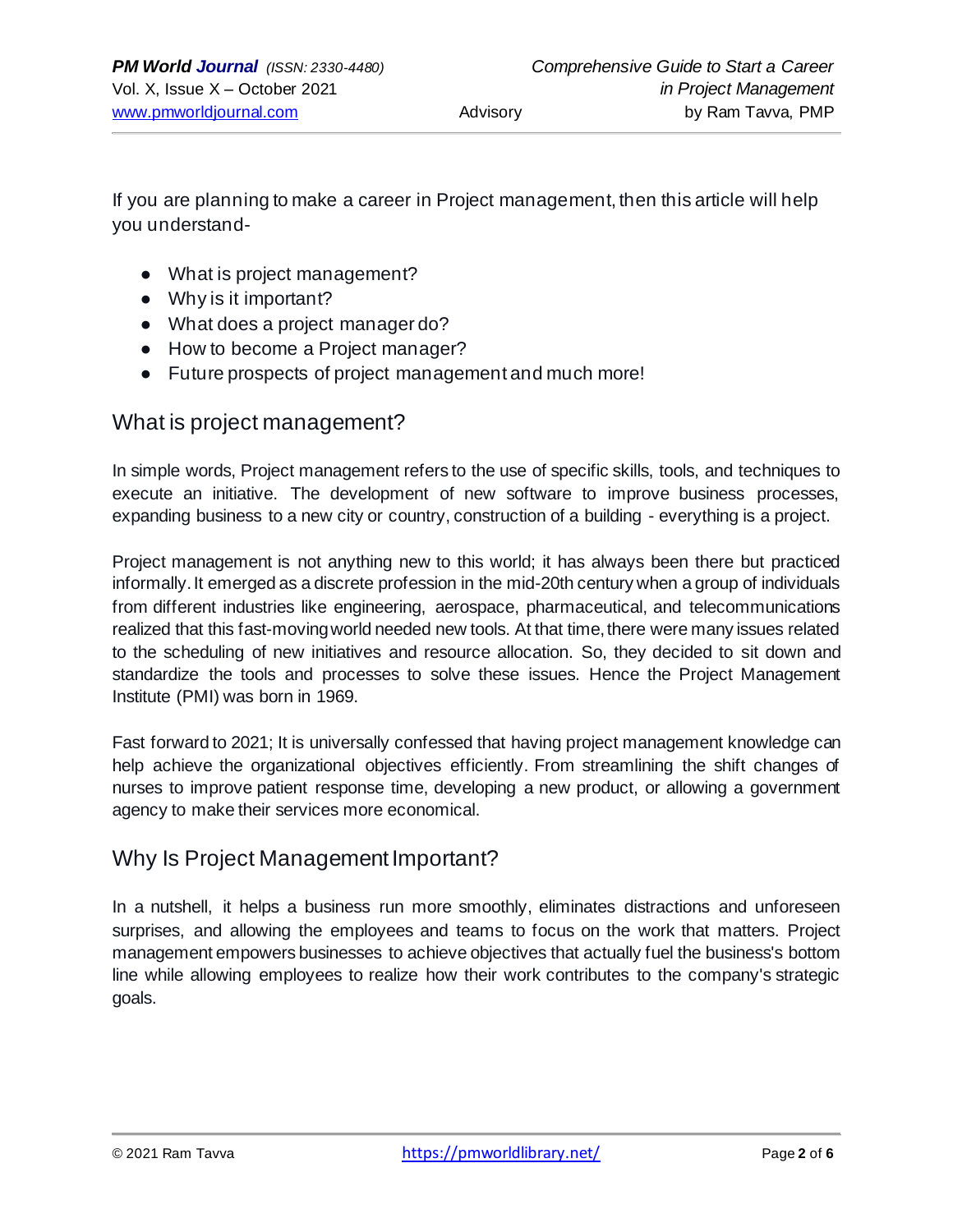## **Let me just mention some major benefits of project management:**

**1) Saves time and money-** Project management includes a lot of planning, and with proper planning, one can ensure that the work is delivered on time and within budget. With the help of project management methodologies, you can map your project's journey in advance, set the estimated deadlines, and allocate the resources to avoid delays and overspending.

**2) Improve internal communications-** An organization is a group of people working together to achieve a certain goal, and to be honest, working together can be challenging. But with good project management processes, you can conquer the complications of collaboration, ensure liabilities, and increase transparency even when you're working across teams or departments.

**3) Make better business decisions-** With more precise records of your project progress, you get an extensive understanding of where you stand and where your resources are being spent, what the priorities are, etc. It helps you forecast issues before they become issues and make datadriven decisions.

**4) Iterate on your successes-** Using the data from previous projects, you can pinpoint where the project is going wrong and whether the team is excelling or there's room for improvement. By setting KPIs, you can devise and track personalized benchmarks to understand the performance of the project as well as the team.

**5)Better project planning = better projects-** Yes, planning is necessary at the organizational level, but don't you think it will slow things down if we indulge in planning, even for individual projects? Well, it's the exact opposite! According to a survey, 80% of professionals spend onethird of their time on rework. Well, that's a massive amount of valuable hours lost, which could be avoided with a little extra forethought. Without proper project management and planning, you will waste time and money in the long run.

In summation, project management has the power to revolutionize the work and the results. Happy stakeholders, dedicated teams, satisfied customers, and inner satisfaction, everything lies in project management.

# **What does a Project Manager do?**

Now, you have understood almost everything about project management, so let us understand the roles and responsibilities of a project manager.

Before going any further, let me just give you a small definition of who a project manager is? Project manager refers to an individual who plans, schedules, and executes the projects with a defined scope, start, and end, regardless of industry.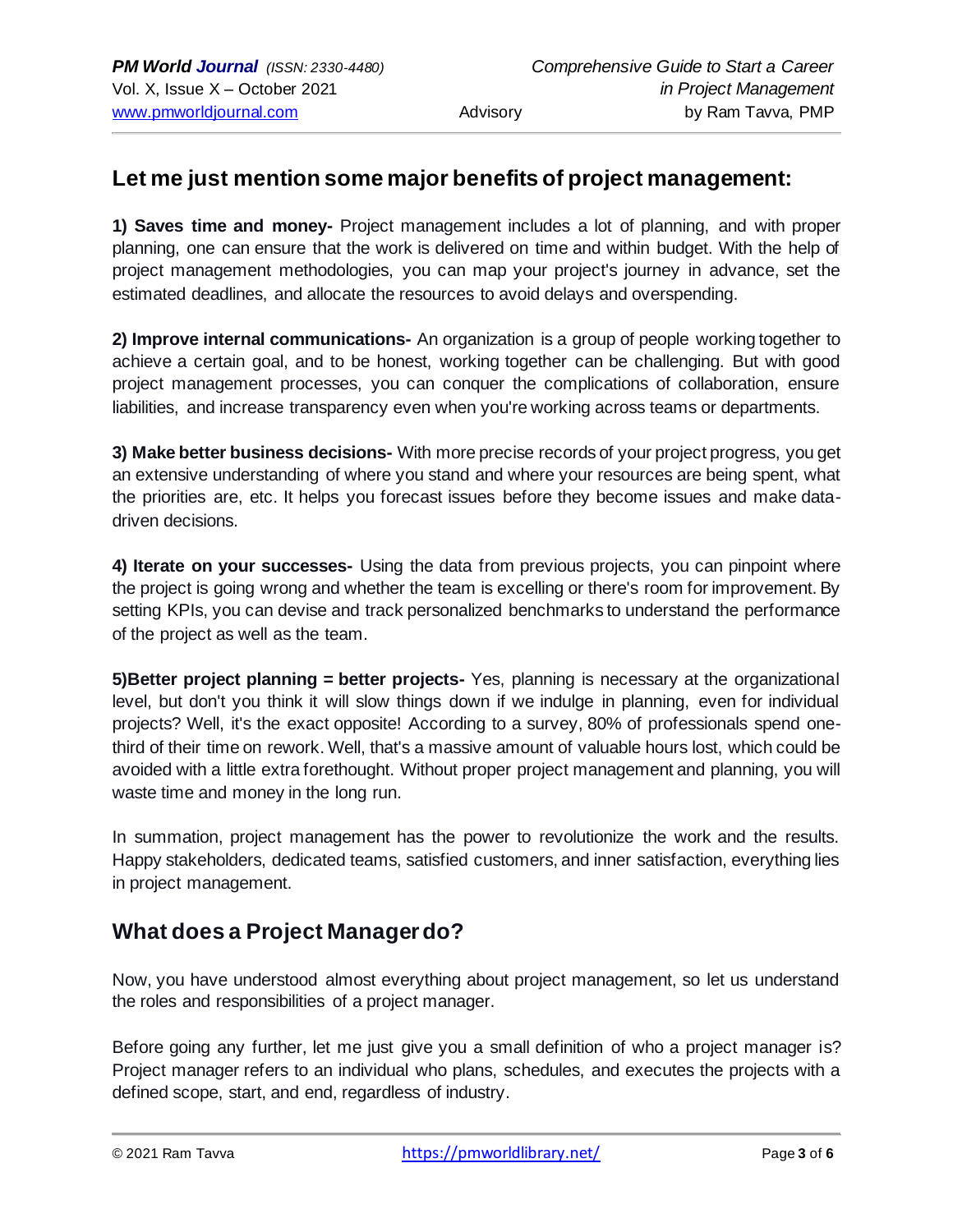## **Roles and responsibilities of a project manager-**

- 1. **Planning & scheduling:** A project manager's job is to make a plan and a schedule to set the direction before the commencement of any project. He lays out a plan and decides what steps to take, execute, and move forward while keeping the timelines.
- 2. **Managing resources:** Project managers are responsible for allocating as well as managing all the resources such as a person, a team, a tool, finances, and time in the most efficient way to bring the best out of the project.
- 3. **Controlling the cost:** A project needs to be completed within the given budget, and it is the responsibility of a project manager to take care of it. If they are spending more than they should, they need to tweak the plans accordingly and notify relevant stakeholders.
- 4. **Ensuring project quality:** Project managers ensure that the project is going as planned and the objectives are met, and the project is up to the standard set by the stakeholders.
- 5. **Boosting team morale:** A team is the most important asset for any project manager. The results of any project totally depend on the quality of work done by the whole team. Project managers must continuously encourage their teams and ensure that their efforts don't go unrewarded in the end.
- 6. **Solve Issues That Arise-** Be it any kind of project; there will always be unexpected issues that need to be solved. Whenever something goes wrong, a project must solve that issue. To potentially avoid unforeseen problems, a project manager should always clear the project deliverables with the stakeholders so that deliverables don't change or expand out of the blue.

## **How to become a Project manager?**

The career potential in project management is, without a doubt, very promising. So, let us have a look at how you can become a project management professional-

There are two most common ways to become a project manager:

### **1. Pursuing formal education-**

- i. Do thorough research on different types of project management certifications
- ii. Choose a certification that aligns with your goals
- iii. Complete the requirement needed for that particular certification
- iv. Pursue a graduate degree.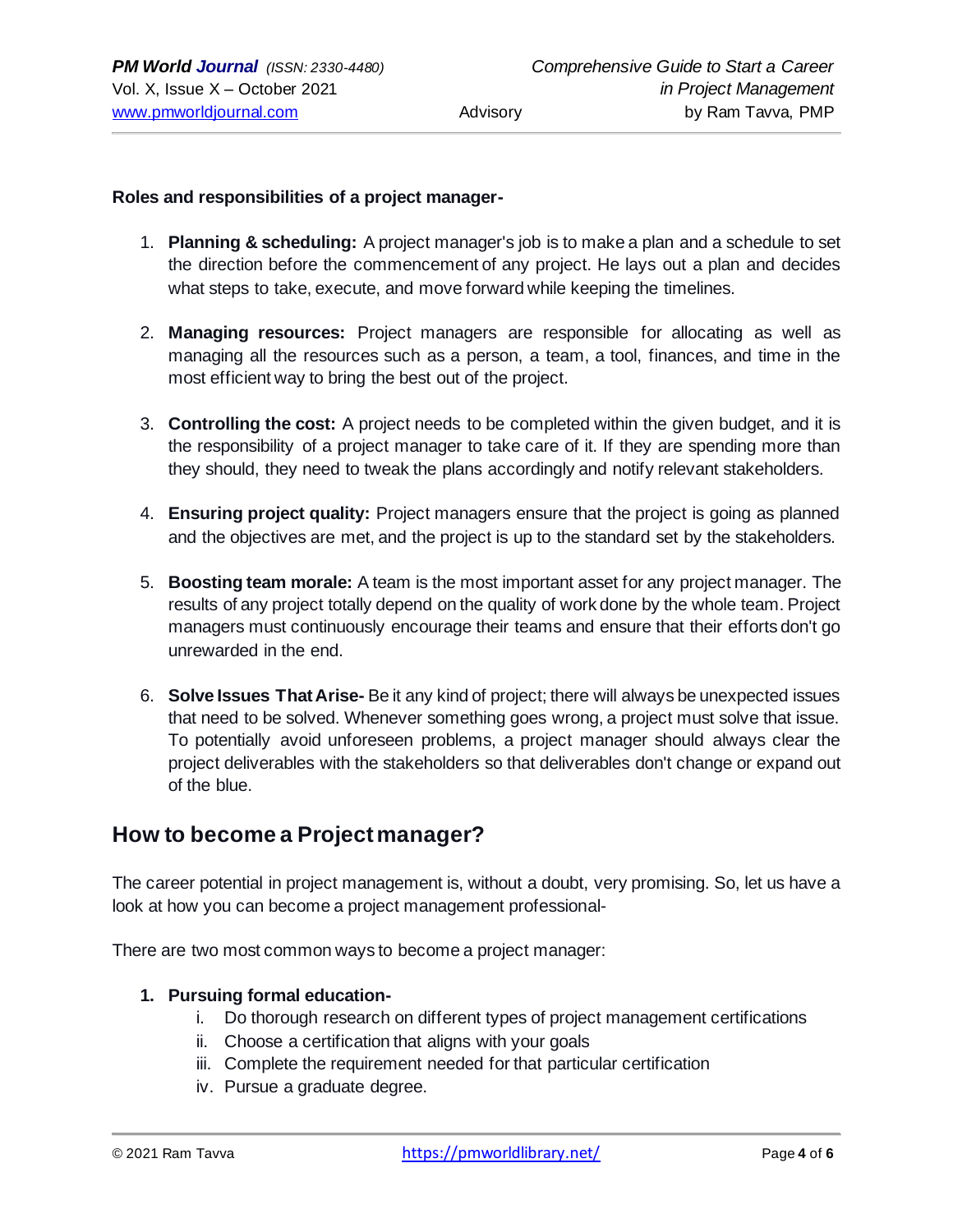#### **1. A customized or a do it yourself approach-**

- i. Self-guided education
- ii. On the job mentorship
- iii. Consider a certificate or a degree
- iv. Keeping up with emerging trends and technologies.

If you are confused and don't know much about how things go in project management, then consider pursuing formal education and training. It would be the most efficient path to start your career.

While you don't necessarily need a certification to become a project manager, having a certificate in project management has several benefits.

Having a PMP certification acts as proof of your knowledge, skills, and experience to employers. But which certification should you get?

There are many to choose from, but the most commonly preferred one is PMP Certification. PMP Certification is widely seen as the gold standard for project management certificates all around the world. More on how to crack [PMP certification](https://www.excelr.com/blog/project-management/cracking-pmp-at-1st-attempt-all-you-need-to-know-for-new-exam-pattern) here.

# **Future prospects of project management - Fact & Figures**

Thanks to the changing business environment and throat-cutting competition, there will be 87.7 [million job roles in project management a](https://www.pmi.org/learning/careers/job-growth)cross various industries, like manufacturing, Information Technology, finance, etc., by 2027.

Apart from job opportunities, project management jobs are financially rewarding as well. As per PMI, the average salary of a project manager lies between \$120K-140K in countries like the USA & UK according to [Salary.com.](https://www.salary.com/research/salary/certificate/project-management-professional-pmp-salary)

The job of a project manager comes with tons of other benefits too, such as work flexibility, tons of different learning opportunities, good work-life balance, and even the chances to travel abroad.

# **Conclusion**

In summation, project management has great career potentials with tonnes of learning opportunities. If you are someone who wants a future-proof career with a handsome salary, a lot of travel opportunities and an excellent work-life balance, then project management is the perfect choice for you. So don't wait for anything and start your journey today.